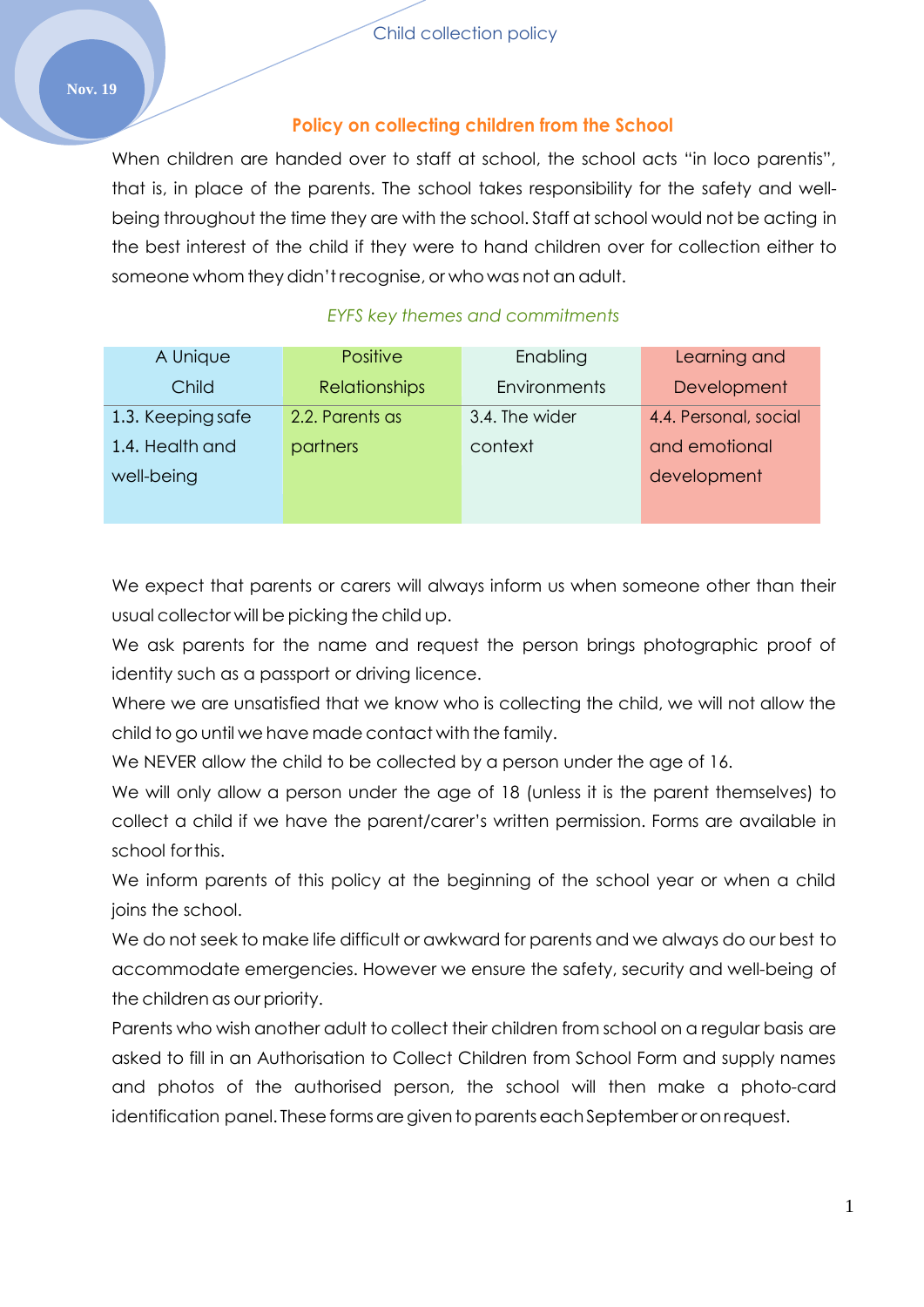#### **Uncollected child**

### **POLICY STATEMENT**

In the event that a child is not collected by an authorised adult at the end of a session/day, the setting puts into practice agreed procedures. These ensure the child is cared for safely by an experienced and qualified practitioner who is known to the child. We will ensure that the child receives a high standard of care in order to cause as little distress as possible.

We inform parents/carers of our procedures so that, if they are unavoidably delayed, they will be reassured that their children will be properly cared for.

| A Unique          | <b>Positive</b>      | Enabling       | Learning and |
|-------------------|----------------------|----------------|--------------|
| Child             | <b>Relationships</b> | Environments   | Development  |
| 1.3. Keeping safe | 2.2. Parents as      | 3.4. The wider |              |
| 1.4. Health and   | partners             | context        |              |
| well-being        |                      |                |              |

#### *EYFS key themes and commitments*

#### **PROCEDURES**

Parents of children starting at the setting are asked to provide the following specific information which is recorded on our Registration Form:

- ➢ Home address and telephone number if the parents do not have a telephone, an alternative number must be given, perhaps a neighbour or close relative.
- $\triangleright$  Work telephone number (if applicable).
- $\triangleright$  Mobile telephone number (if applicable).
- ➢ Names, addresses, telephone numbers and signatures of adults who are authorised by the parents to collect their child from the setting, for example a child-minder orgrandparent.
- $\triangleright$  Who has parental responsibility for the child.
- ➢ Information about any person whodoes not have legal accessto the child.

On occasions when parents are aware that they will not be at home or in their usual place of work, they inform us of how they can be contacted.

On occasions when parents or the persons normally authorised to collect the child are not able to collect the child, they provide us with written details of the name, address and telephone number of the person who will be collecting their child. We agree with parents how to verify the identity of the person who is to collect their child.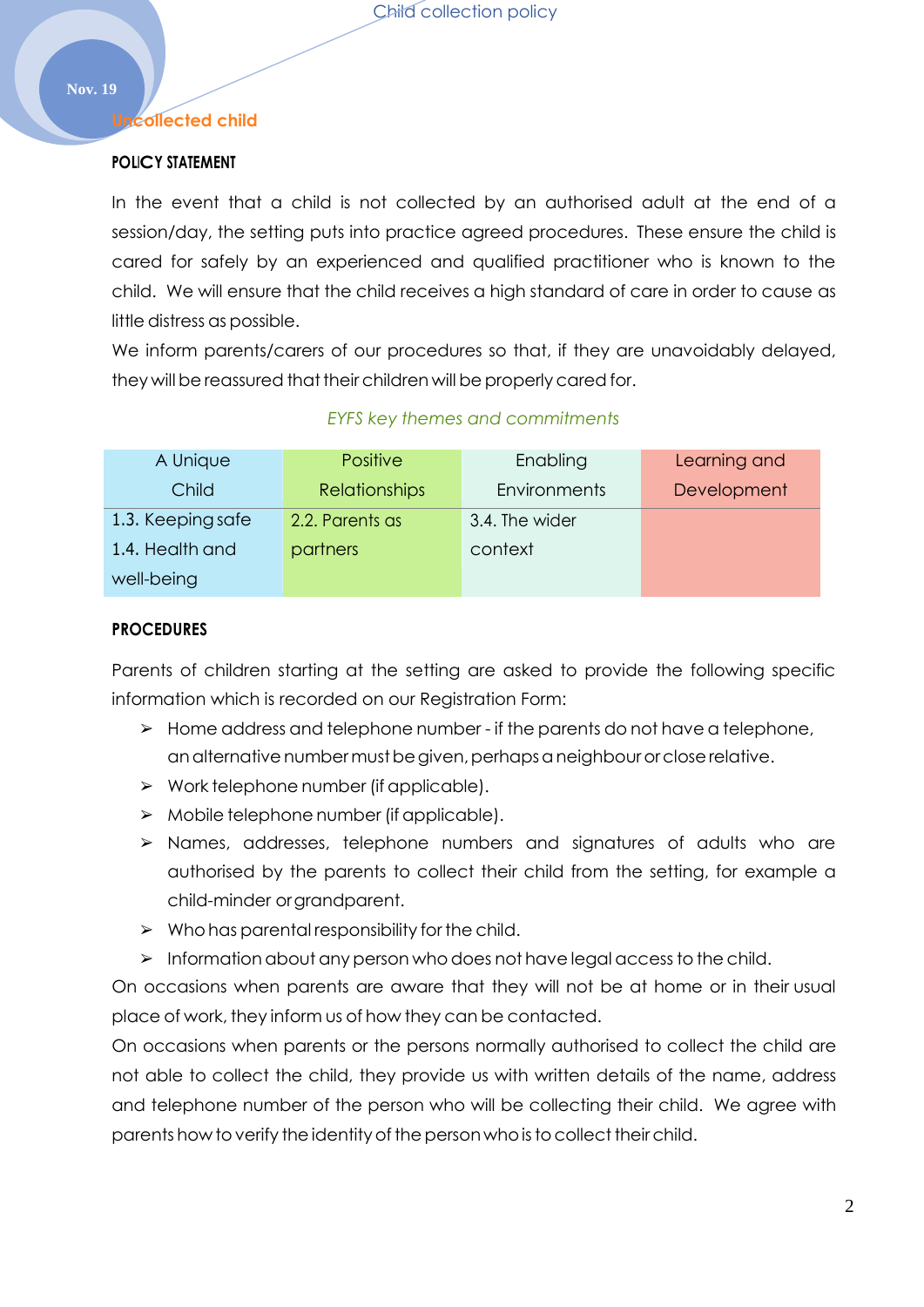Child collection policy

#### **Nov. 19**

Parents are informed that if they are not able to collect the child as planned, they must inform us so that we can begin to take back-up measures. We provide parents with our contact telephonenumber.

#### **IF A CHILD IS NOT COLLECTED AT THE END OF THE SESSION/DAY, WE FOLLOW THE FOLLOWING PROCEDURES:**

- $\triangleright$  The child's file is checked for any information about changes to the normal collection routines.
- ➢ Ifnoinformationisavailable,parents/carersarecontactedathomeorat work.
- $\triangleright$  If this is unsuccessful, the adults who are authorised by the parents to collect their child from the setting – and whose telephone numbers are recorded on the Registration Form – are contacted.
- ➢ All reasonable attempts are made tocontact the parents or nominated carers.
- $\triangleright$  The child does not leave the premises with anyone other than those named on the Registration Form or in their file.
- ➢ If no-one collects the child after one hour and there is no-one who can be contacted to collect the child, we apply the procedures for uncollected children.

We contact our local authority children's social services care team: **020 7361 3013**

For full day care, this will be the out of hours duty officer: **020 7373 2227**

The child stays at setting in the care of two members of staff and or school owner until the childissafelycollectedeither by the parents orbya social care worker.

Social Care will aim to find the parent or relative if they are unable to do so, the child will become looked after by the local authority.

Under no circumstances do staff go to look for the parent, nor do they take the child home withthem.

A full written report of the incident is recorded in the child's file.

#### **Under the influence of alcohol or drugs**

Parents under the influence of alcohol or drugs will NOT be permitted to collect their child to ensure their child's safety. Staff may call the police 999 or RBKC Local Authority Designated Officer (LADO): 07792597181 or RBKC Duty & emergency Team on 0207 373 2227.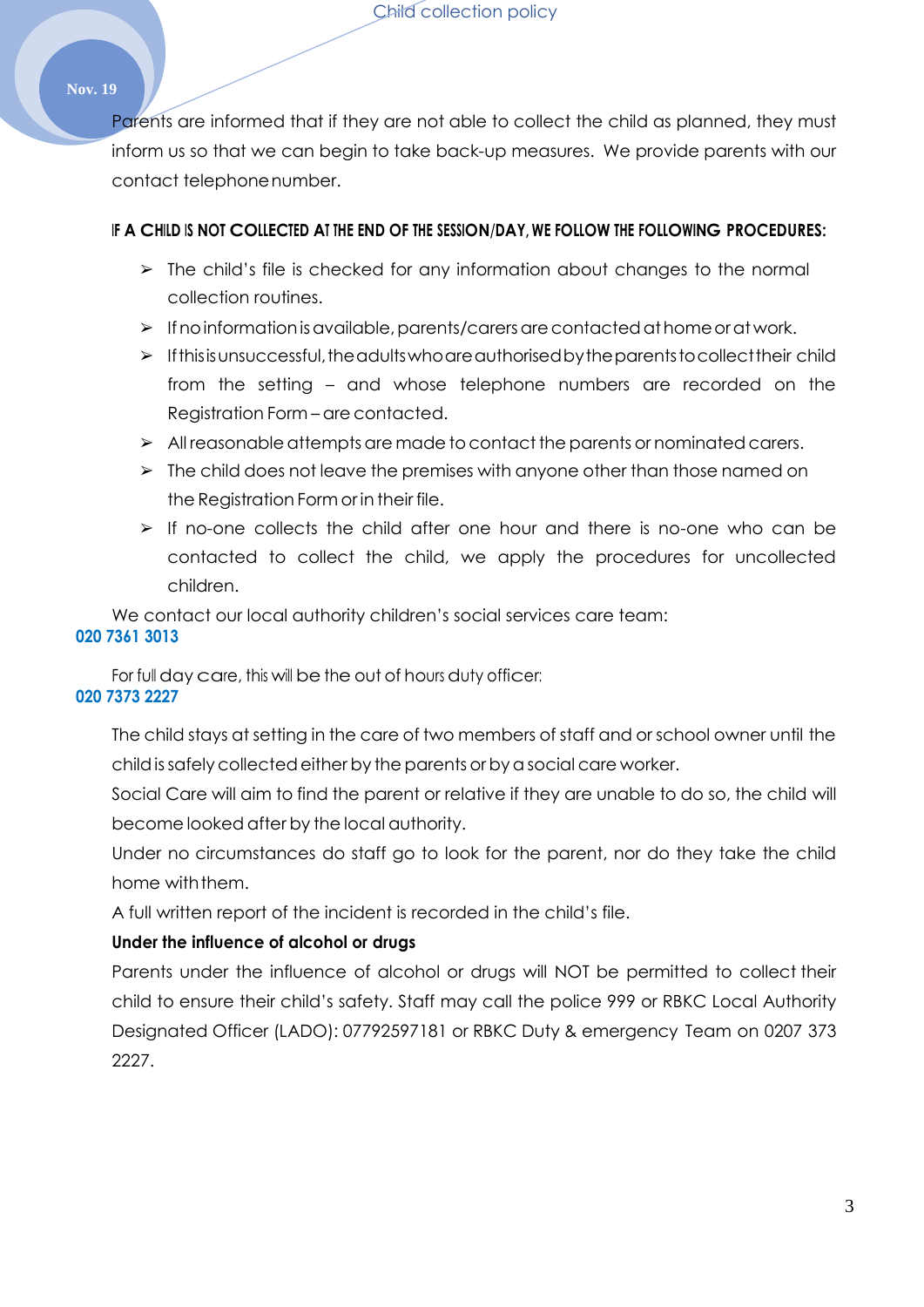#### **Missing child**

## **POLICY STATEMENT**

Children's safety is maintained as the highest priority at all times both on and off premises. Every attempt is made through carrying out the outings procedure and the exit/entrance procedure to ensure the security of children is maintained at all times. In the unlikely event of a child going missing, our missing child procedure is as follow.

# *EYFS key themes and commitments*

| A Unique          | <b>Positive</b>      | Enabling            | Learning and |
|-------------------|----------------------|---------------------|--------------|
| Child             | <b>Relationships</b> | <b>Environments</b> | Development  |
| 1.3. Keeping safe | 2.2. Parents as      | 3.4. The wider      |              |
| 1.4. Health and   | partners             | context             |              |
| well-being        |                      |                     |              |

# **1. Child going missing on the premises**

As soon as it is noticed that a child is missing the key person/staff alerts an on-site member of the senior management team.

The member of the senior management team and or other staff will carry out a thorough search of the building and grounds.

The register is checked to make sure no other child has also gone astray.

Doors and gates are checked to see if there has been a breach of security whereby a child could wanderout.

If the child is not found, the parent is contacted and the missing child is reported to the police.

The member of the senior management team talks to the staff to find out when and where the child was last seen and records this (missing child report form).

The member of the senior management team contacts the school owner and reports the incident. The owner then carries out an investigation and may come to the setting immediately if not on the premises.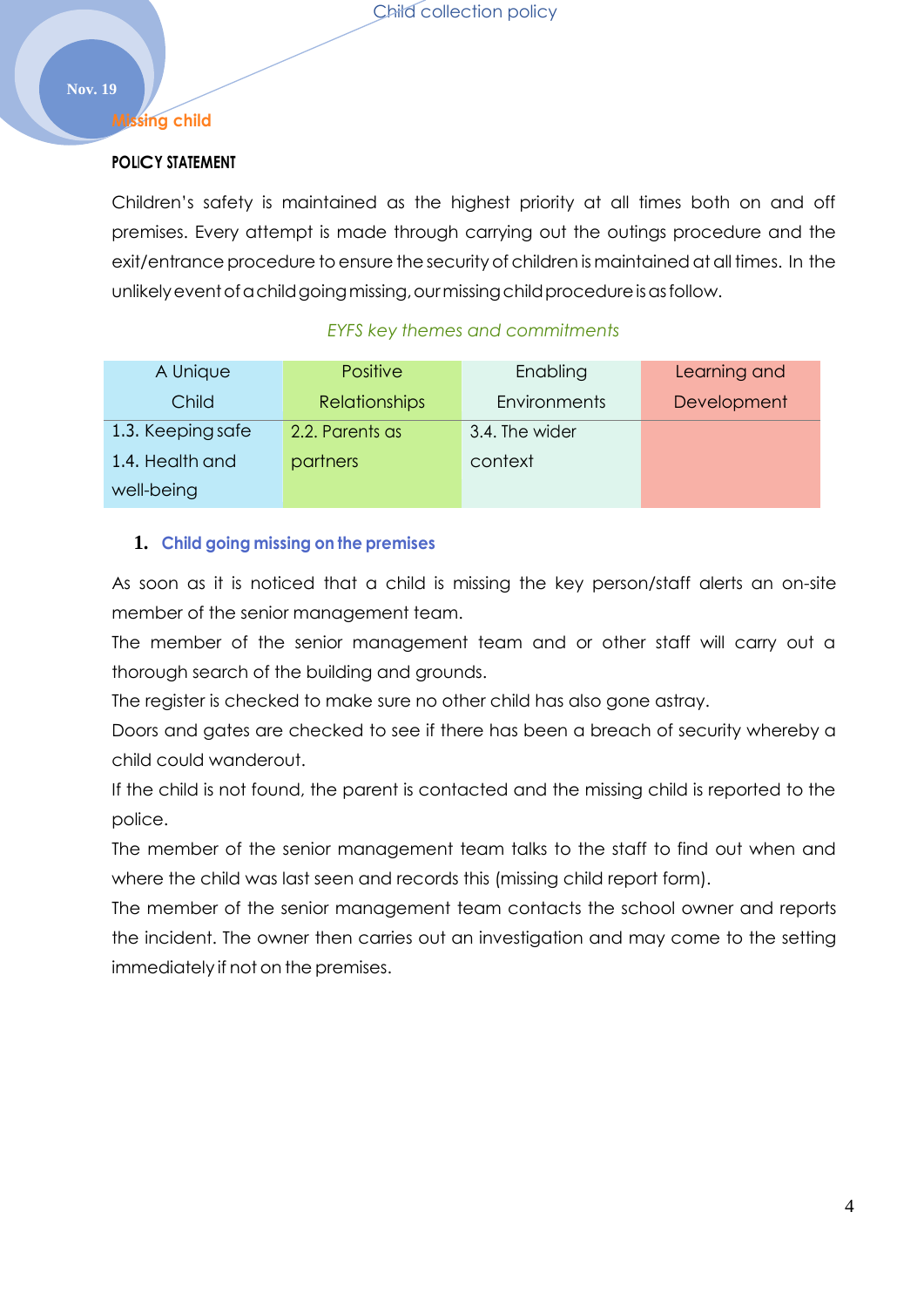### **2. Child going missing on an outdoor visit**

This describes what to do when staff have taken a small group on an outing, leaving the members of the senior management team and/or other staff back in the setting. If member of the senior management team has accompanied children on the outing, the procedures are adjusted accordingly.

What to do when a child goes missing when their parent has accompanied the outing may be a little different, as parents usually are responsible for their own child.

As soon as it is noticed that a child is missing, staff on the outing ask children to stand with their designated person and carry out a headcount to ensure that no other child has gone astray. One staff member searches the immediate vicinity but does not search beyond that.

The setting senior management team is contacted immediately and the incident is reported.

The member of the senior management team contacts the police and reports the child as missing.

The senior management team member contacts the parent, who makes their way to the setting or outing venue as agreed with the setting leader. The setting is advised as the best place, as by the time the parent arrives, the child may have been returned to the setting.

Staff takes the remaining children back to the setting.

In an indoor venue, a member of staff contacts the venue's security who will handle the search and contact the police if the child is not found.

The setting leader contacts the school owner and the Local Authority and OFSTED (Helpline: 0300 123 1231) and reports the incident.

Local Authority guidelines take priority.

*See additional documentation at*

*[http://kensingtonandchelsea.proceduresonline.com/chapters/p\\_absent\\_miss\\_child.ht](http://kensingtonandchelsea.proceduresonline.com/chapters/p_absent_miss_child.html) [ml](http://kensingtonandchelsea.proceduresonline.com/chapters/p_absent_miss_child.html)*

## a. The investigation

Staff members keep calm and do not let the other children become anxious or worried. The senior manager together with the Local Authority and if possible the owner of the schoolspeak with the parent(s).

The LA carries out a full investigation taking written statements from all the staff in the room or who were on the outing.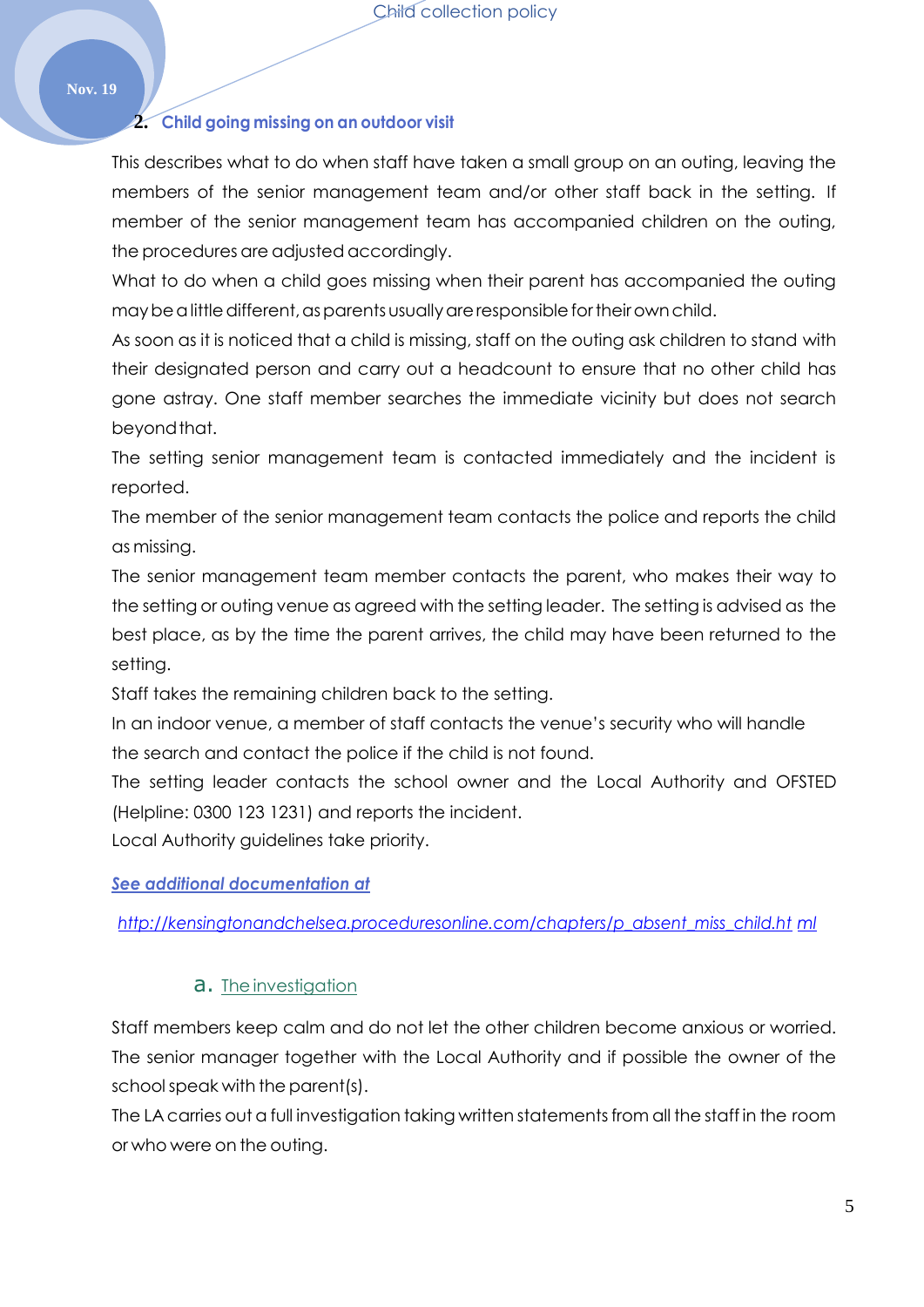#### **Nov. 19**

The key person/staff member writes an incident report detailing:

- $\geq$  The date and time of the report.
- ➢ What staff/children were in the group/outing and the name of the staff designated responsible for the missing child.
- $\triangleright$  When the child was last seen in the group/outing.
- $\triangleright$  What has taken place in the group or outing since the child went missing.
- $\triangleright$  The time it is estimated that the child went missing.

A conclusion is drawn as to how the breach of security happened.

If the incident warrants a police investigation, all staff co-operate fully. In this case, the police will handle all aspects of the investigation: including interviewing staff. Children's Social Care may be involved if it seems likely that there is a child protection issue to address.

The incident is reported under RIDDOR arrangements; see the Reporting of Accidents and Incidents policy:

# *<https://extranet.hse.gov.uk/lfserver/external/F2508DOE>*.

The local authority Health and Safety Officer may want to investigate and will decide if there is a case for prosecution.

In the event of disciplinary action needing to be taken, Ofsted isinformed through the LA. The insurance provider is informed through the LA.

# b. Managing people

Missing child incidents are very worrying for all concerned. Part of managing the incident is to try to keep everyone as calm as possible.

The staff will feel worried about the child, especially the key person or the designated carer responsible for the safety of that child for the outing. They may blame themselves and theirfeelingsofanxietyanddistresswillriseasthelengthoftimethechildismissing increases.

Staff may be the understandable target of parental anger and they may be afraid. Setting leaders need to ensure that staff under investigation are not only fairly treated but receive support while feeling vulnerable.

The parents will feel angry, and fraught. They may want to blame staff and may single out one staff member over others; they may direct their anger at the setting leader. When dealing with a distraught and angry parent, there should always be two members of staff, one of whom is the setting leader and the other should be the School owner or LA representative. No matter how understandable the parent's anger may be, aggression or threats against staff are not tolerated, and the police should be called.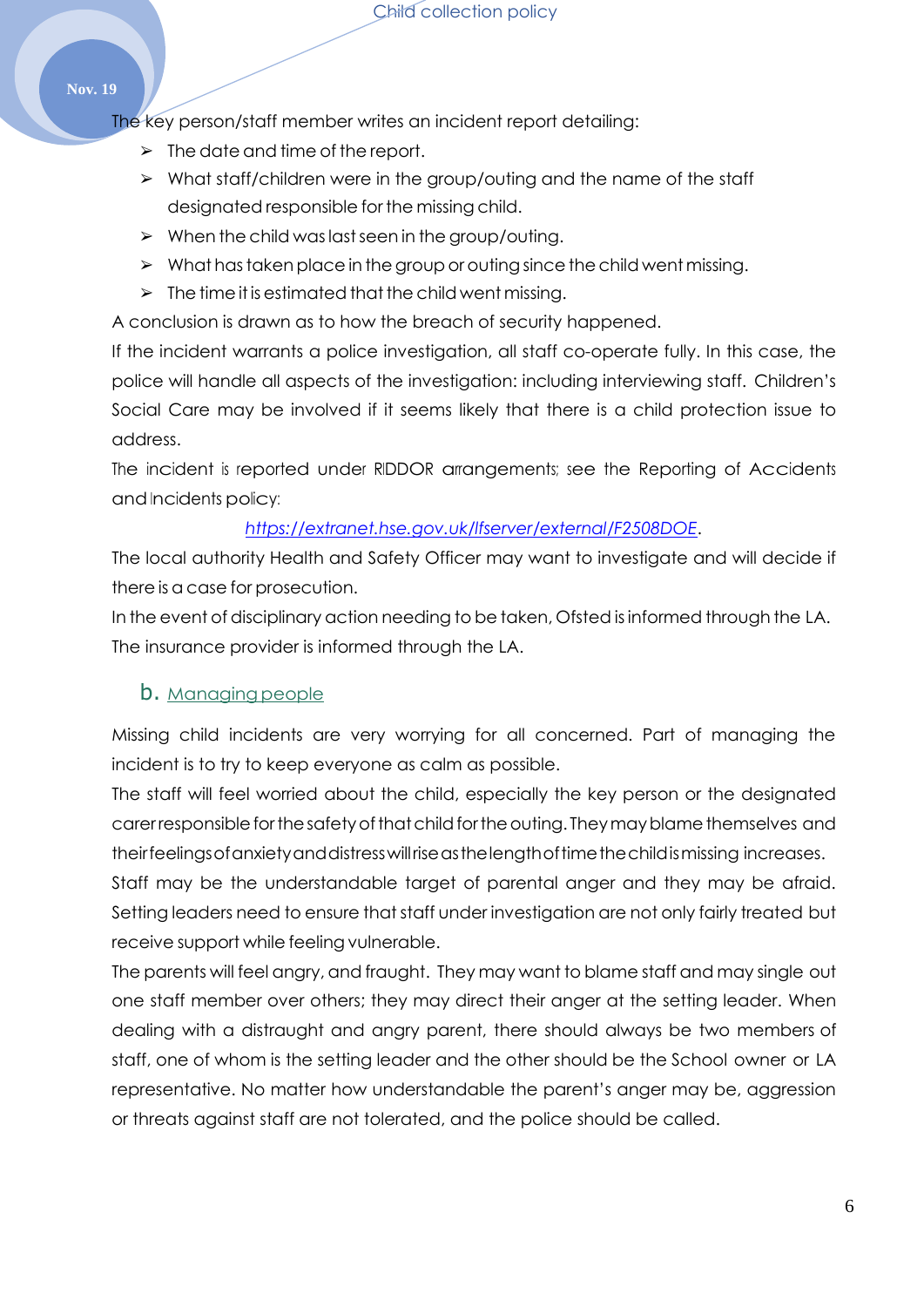#### **Nov. 19**

The other children are also sensitive to what is going on around them. They too may be worried. The remaining staff caring for them need to be focused on their needs and must not discuss the incident in front of them. They should answer children's questions honestly but also reassure them.

In accordance with the severity of the final outcome, staff may need counselling and support. If a child is not found, or is injured, or worse, this will be a very difficult time. The chairperson or proprietor will use their discretion to decide what action to take